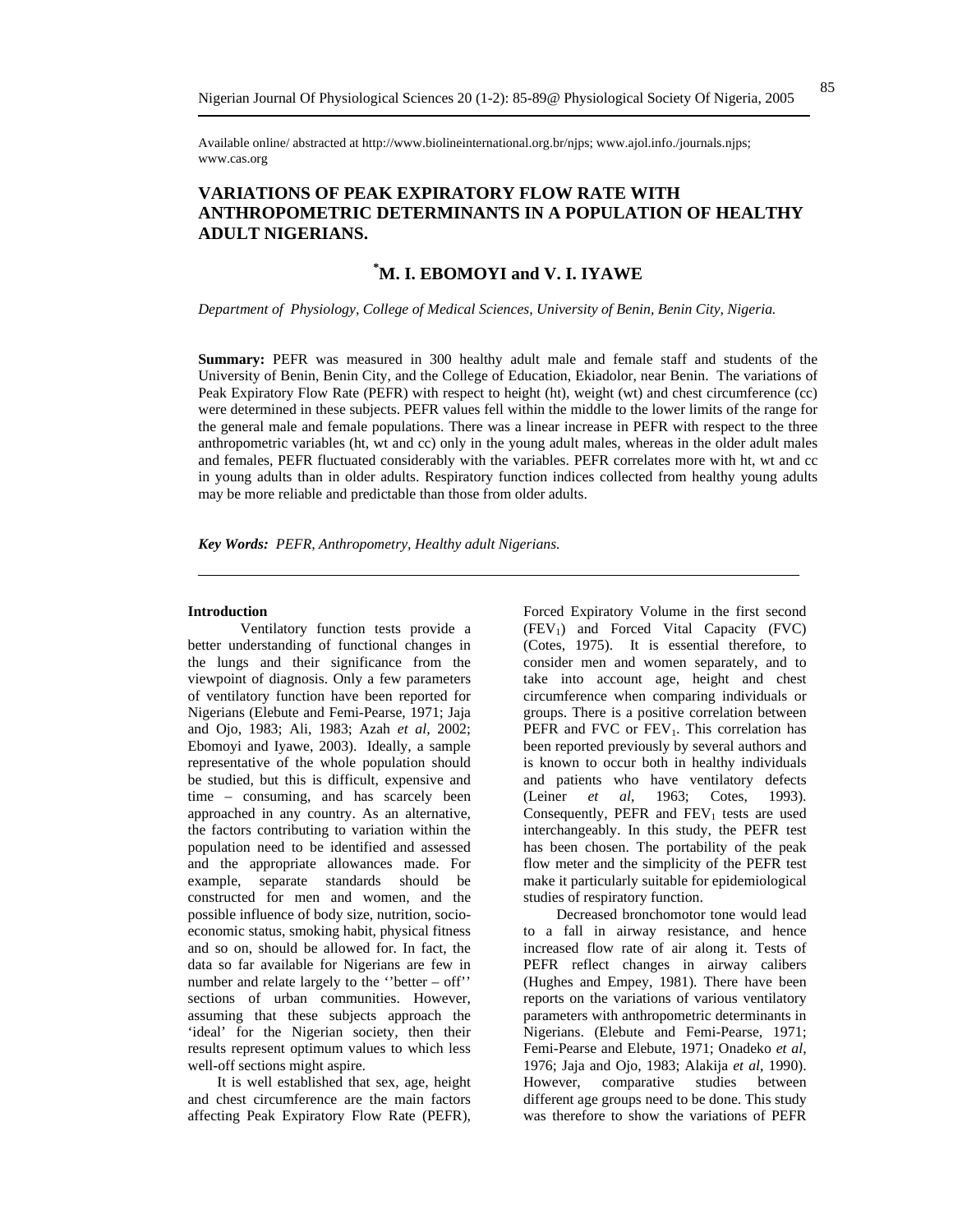with height, weight and chest circumference in healthy young adult males and healthy older adult males and females living within similar socio-cultural environment, and engaged in similar forms of physical activities. More importantly, it compares data from young adults with those from older adults.

## **Materials and Methods**

The 300 healthy adults used for this study were staff and students of the University of Benin, Benin City, and the College of Education, Ekiadolor, near Benin. Their ages ranged from 18 – 46 years. The criteria satisfied by each of the subjects before being accepted as subjects for the study were: (a) No history of cardio – pulmonary disease, as evidenced from the questionnaires filled out by all subjects prior to the study. Such information were further confirmed by oral interview and observations during the course of the study for symptoms and signs of respiratory disease, such as wheezing and coughing; (b) Availability and capacity to cooperate adequately for the duration of the study; (c) The subjects satisfied the medical requirements of the institution on admission, or on being employed. This would normally include a chest film to show that the individual was free from any disease or injury that could affect cardio - pulmonary function; (d) They were all non – smokers; (e) They were all non – athletes, who were involved in similar daily activities. The ages of the subjects were recorded in years. Standing heights (stature) were measured in centimeters with a standard stadiometer, weights were measured in kilograms with a pair of bathroom scales  $(HANA$  BR  $-$  9011), which had been calibrated, and chest circumferences were measured in centimeters with a tape rule at the level of the nipples. PEFR was measured in litres/minute with a standard Wright Peak Flow Meter (W27871).

PEFR was measured with the subject comfortably seated. Instructions and method of carrying out the test was demonstrated to the subjects. Each subject made 3 PEFR maneouvres, and the highest value was recorded, since this parameter requires maximum effort. At the end of all<br>measurements, subjects were grouped measurements, subjects were grouped according to ranges in height, weight and chest circumference. Results were expressed as mean PEFR  $\pm$  standard deviation (mean  $\pm$  S.D), while the students' t-test was used to determine the differences between the means. P-values less than or equal to 0.05 ( $P \le 0.05$ ) were taken as statistically significant. The PEFR values of young adult males were compared statistically with those of older males, and also the values of

older males were compared to those of the older females used. Younger females were not used in the study, as extremely few young females satisfied the selection criteria for participation in the study, especially as regards availability and capacity to cooperate adequately. All the comparisons were made in relation to height, weight and chest circumference.

#### **Results**

A total of 300 healthy adults comprising of 172 young adult males  $(18 - 30$  years old), 64 older adult males  $(30 - 46$  years old) and 64 older adult females  $(30 - 46$  years old) were used. Mean PEFR for all the young adult males was  $573.18 \pm 15.73$  L/min while that of the older males was  $537.18 \pm 53.05$  L/min. The mean PEFR for the females was  $371.99 \pm 65.67$ L/min, and this was significantly less than that of the males  $(P< 0.05)$ .

For the young adult males, PEFR increased with height, and these increases were linear (table 1a). PEFR in the height range of  $156 - 160$  cm  $(492.57 \pm 43.24$  L/min) was significantly less than that in the height range of  $176 - 180$  cm  $(598.31 \pm 35.15)$  L/min) (P< 0.05). PEFR also increased with weight and chest circumference in young adults. However, these increases were not as linear as those observed with respect to height. (P<0.05). The results are shown as Tables 1a, 1b and 1c.

|                          |  | <b>Table 1a:</b> Variations of PEFR with height in |  |  |  |  |
|--------------------------|--|----------------------------------------------------|--|--|--|--|
| normal young adult males |  |                                                    |  |  |  |  |

| Height      | No. of  | PEFR (Mean $\pm$   |
|-------------|---------|--------------------|
| (cm)        | persons | $S.D$ ) $L/min$    |
| $156 - 160$ | 10      | $492.57 \pm 43.24$ |
| $161 - 165$ | 18      | $523.45 \pm 48.15$ |
| $166 - 170$ | 26      | $547.53 \pm 55.76$ |
| $171 - 175$ | 32      | $577.63 \pm 52.95$ |
| $176 - 180$ | 52      | $98.31 \pm 35.15$  |
| $181 - 185$ | 32      | $601.31 \pm 39.26$ |
| $186 - 190$ | 2       | $606.50 \pm 38.62$ |
|             |         |                    |

*Correlation coefficient (r) = 0.89 P*<*0.05*

| Table 1b: Variations of PEFR with weight in |  |  |
|---------------------------------------------|--|--|
|                                             |  |  |

| normal young adult males |         |                    |  |  |
|--------------------------|---------|--------------------|--|--|
| Weight                   | No. of  | PEFR (Mean $\pm$   |  |  |
| (kg)                     | persons | $S.D$ ) $L/min$    |  |  |
| $46 - 50$                | 12      | $519.17 \pm 39.10$ |  |  |
| $51 - 55$                | 26      | $540.77 + 68.83$   |  |  |
| $56 - 60$                | 44      | $592.50 \pm 43.72$ |  |  |
| $61 - 65$                | 46      | $595.44 + 49.58$   |  |  |
| $66 - 70$                | 28      | $59.29 \pm 49.77$  |  |  |
| $71 - 75$                | 8       | $600.0 \pm 36.23$  |  |  |
| $76 - 80$                | 8       | $612.50 \pm 41.61$ |  |  |

*Correlation coefficient (r) = 0.84 P<0.05*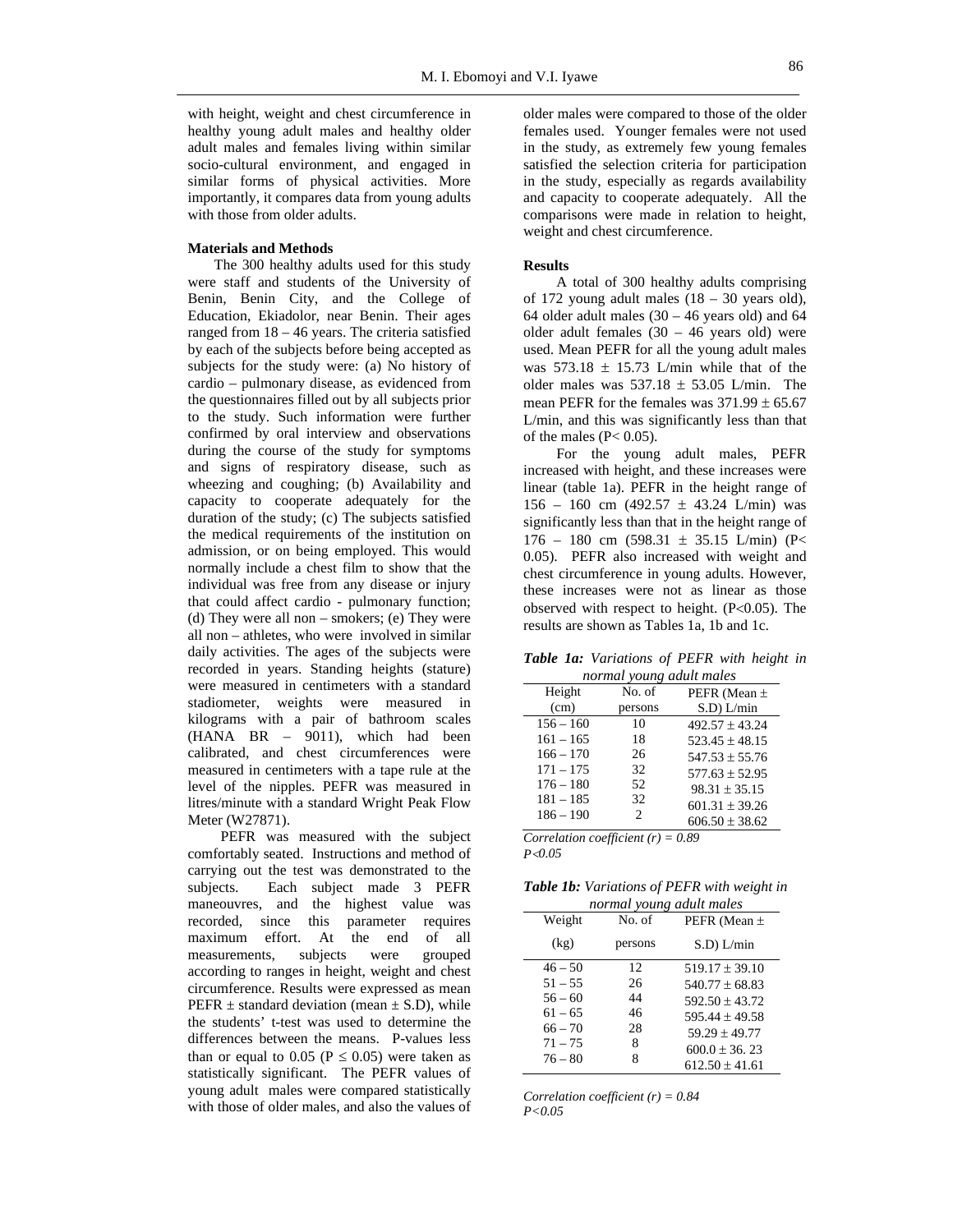| аами такег    |                |                    |
|---------------|----------------|--------------------|
| Chest         | No. of         | PEFR (Mean $\pm$   |
| circumference | persons        | $S.D$ ) $L/min$    |
| (cm)          |                |                    |
| $71 - 75$     | $\overline{2}$ | 540.0              |
| $76 - 80$     | 8              | $483.75 + 24.08$   |
| $81 - 85$     | 28             | $555.71 \pm 72.80$ |
| $86 - 90$     | 56             | $578.80 \pm 35.36$ |
| $91 - 95$     | 48             | $594.17 \pm 52.12$ |
| $96 - 100$    | 24             | $583.64 \pm 62.25$ |
| $01 - 105$    | 6              | $590.0 \pm 26.77$  |

| <b>Table 1c:</b> Variations of PEFR with chest |
|------------------------------------------------|
| circumference in normal young                  |
| adult males                                    |

*Correlation coefficient (r) = 0.72* 

*P<0.05* 

For the older adult males, PEFR did not follow a linear increase with height, and there were considerable fluctuations in PEFR with respect to weight and chest circumference (Tables 2a, 2b and 2c). There were also fluctuations in PEFR with respect to height, weight and chest circumference in the adult females (Tables 3a, 3b and 3c). A summary of the ranges for the anthropometric measurements is shown in table 4. The ranges of the various parameters were comparable from one group to another.

| <b>Table 2a:</b> Variations of PEFR with height in |
|----------------------------------------------------|
| normal older adult males                           |

| No. of                      | PEFR (Mean $\pm$    |
|-----------------------------|---------------------|
| persons                     | $S.D$ ) $L/min$     |
| 4                           | $545.0 \pm 40.0$    |
| 22                          | $496.67 \pm 44.78$  |
| 6                           | $520.0 \pm 59.58$   |
| 22                          | $527.27 \pm 122.01$ |
| $\mathcal{D}_{\mathcal{L}}$ | $577.86 \pm 53.11$  |
| 6                           | $505.0 + 124.16$    |
| $\mathcal{D}_{\mathcal{L}}$ | 670.0               |
|                             |                     |

*Correlation coefficient (r) = 0.68 P<0.05*

| <b>Table 2b:</b> Variations of PEFR with weight in |
|----------------------------------------------------|
| normal older adult males                           |

| Weight (kg) | No. of                      | PEFR (Mean $\pm$   |
|-------------|-----------------------------|--------------------|
|             | person                      | $S.D$ ) $L/min$    |
|             | s                           |                    |
| $46 - 50$   | 2                           | 585.0              |
| $51 - 55$   | $\overline{c}$              | 630.0              |
| $56 - 60$   | 22                          | $539.55 + 82.78$   |
| $61 - 65$   | 14                          | $569.29 \pm 79.17$ |
| $66 - 70$   | 12                          | $530.0 \pm 54.92$  |
| $71 - 75$   | $\overline{4}$              | $495.0 \pm 140.0$  |
| $76 - 80$   | 2                           | 535.0              |
| $81 - 85$   | $\mathfrak{2}$              | 330.0              |
| $86 - 90$   |                             |                    |
| $91 - 95$   | $\mathcal{D}_{\mathcal{L}}$ | 670.0              |
| $96 - 100$  |                             |                    |
| $101 - 105$ | $\mathcal{D}_{\mathcal{L}}$ | 370.0              |
|             |                             |                    |

*Correlation coefficient (r) = 0.4 P>0.05 (uneven distribution of subjects).* 

*Table 2c: Variations of PEFR with chest circumference in normal older adult males* 

| Chest         | No. of             | PEFR (Mean $\pm$   |
|---------------|--------------------|--------------------|
| Circumference | person             | S.D) L/Min         |
| (cm)          | S                  |                    |
| $71 - 75$     | 4                  | $422.50 \pm 67.50$ |
| $76 - 80$     | 4                  | $515.0 \pm 65.0$   |
| $81 - 85$     | 6                  | $645.0 + 42.43$    |
| $86 - 90$     | 14                 | $558.33 \pm 52.97$ |
| $91 - 95$     | 16                 | $585.63 \pm 59.02$ |
| $96 - 100$    | 8                  | $532.50 \pm 71.89$ |
| $101 - 105$   | $\mathfrak{D}_{1}$ | 535.0              |
| $106 - 110$   | $\mathfrak{D}$     | 670.0              |
| $111 - 115$   |                    |                    |
| $116 - 120$   | 8                  | $425.0 + 32.21$    |
|               |                    |                    |

*Correlation coefficient (r) = 0.65 P<0.05* 

*Table 3a: Variations of PEFR with height in normal adult females*

| Height (cm)                           | No. of  | PEFR (Mean $\pm$    |  |
|---------------------------------------|---------|---------------------|--|
|                                       | persons | $S.D$ ) $L/min$     |  |
| $156 - 160$                           | 18      | $428.75 + 26.55$    |  |
| $161 - 165$                           | 18      | $390.56 \pm 114.20$ |  |
| $166 - 170$                           | 22.     | $335.46 \pm 116.12$ |  |
| $171 - 175$                           | 6       | $291.67 + 52.02$    |  |
| $176 - 180$                           |         |                     |  |
| $181 - 185$                           |         |                     |  |
| $186 - 190$                           |         |                     |  |
| Correlation coefficient $(r) = -0.76$ |         |                     |  |

*P<0.05)*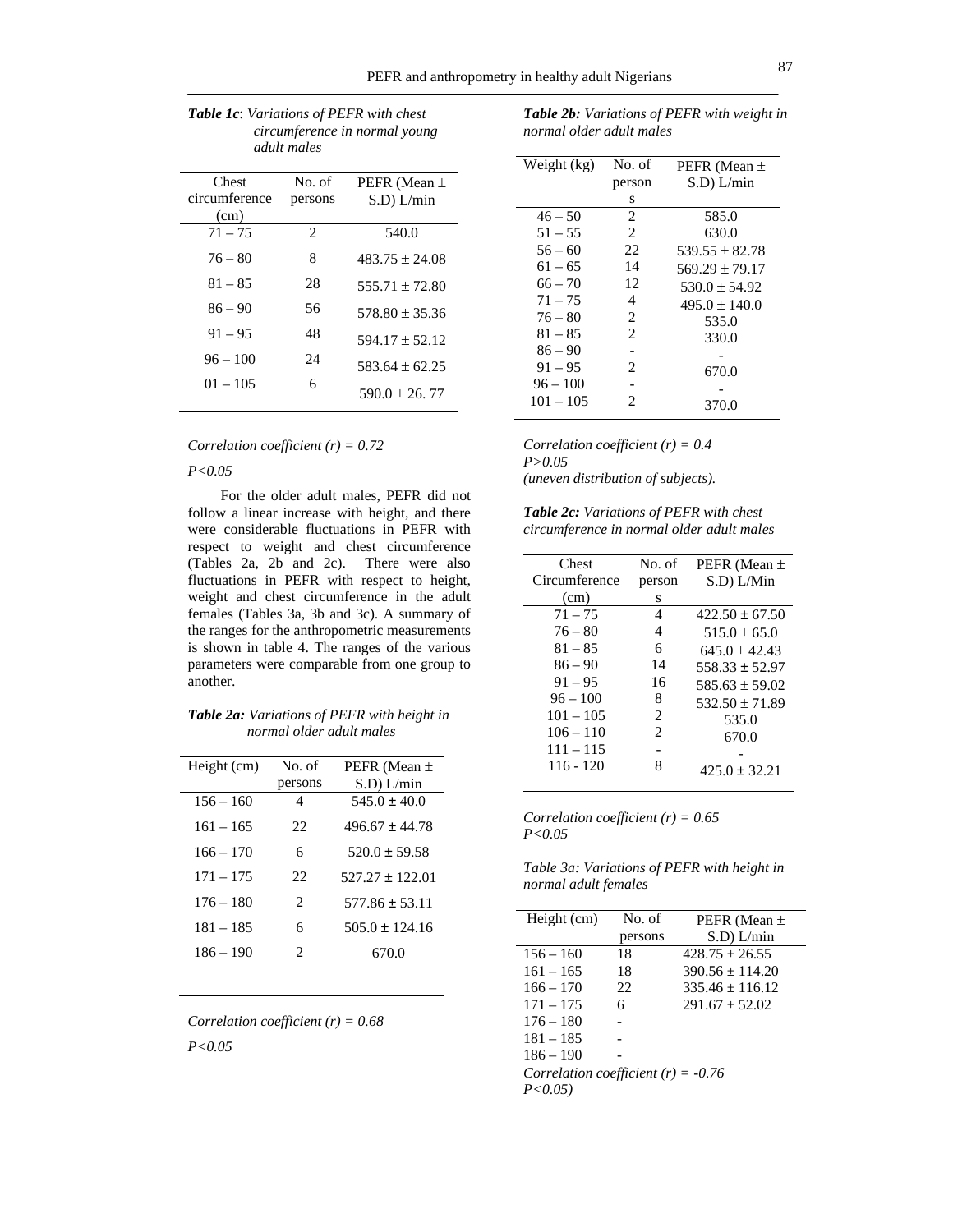| non mar aann jemanes |         |                    |
|----------------------|---------|--------------------|
| Weight               | No. of  | PEFR (Mean $\pm$   |
| (kg)                 | persons | $S.D$ ) $L/min$    |
| $46 - 50$            | 10      | $170.0 \pm 10.20$  |
| $51 - 55$            | 10      | $430.0 \pm 20.98$  |
| $56 - 60$            |         |                    |
| $61 - 65$            | 16      | $291.67 \pm 52.02$ |
| $66 - 70$            |         |                    |
| $71 - 75$            | 4       | $425.0 \pm 21.51$  |
| $76 - 80$            |         | $492.50 \pm 2.50$  |
|                      |         |                    |

*Table 3b: Variations of PEFR with weight in normal adult females*

*Correlation coefficient (r) = 0.6 P<0.05* 

| No. of  | PEFR (Mean $\pm$   |
|---------|--------------------|
| persons | $S.D$ ) $L/min$    |
|         |                    |
|         |                    |
|         |                    |
| 10      | $323.0 \pm 110.71$ |
| 6       | $425.0 \pm 42.62$  |
|         |                    |
| 18      | $346.25 \pm 92.15$ |
| 10      | $446.0 \pm 38.91$  |
| 8       | $456.25 \pm 54.$   |
| 12      | $244.17 \pm 71.56$ |
|         |                    |

*Table 3c: Variations of PEFR with chest circumference in normal adult females* 

*Correlation coefficient (r) = 0.54 P<0.05*

*Table 4: Summary of Anthropometric Measurements*

| Groups                   |             | в           |             |
|--------------------------|-------------|-------------|-------------|
| No. of subjects          | 172         | 64          | 64          |
| Ages (years)             | $18 - 30$   | $30 - 46$   | $30 - 46$   |
| Height (cm)              | $157 - 189$ | $157 - 187$ | $156 - 175$ |
| Weight (kg)              | $46 - 80$   | $48 - 104$  | $46 - 80$   |
| Chest circumference (cm) | $71 - 105$  | $71 - 118$  | $81 - 115$  |

## *KEY TO GROUPS*

*A - Normal young adult males* 

*B - Normal older adult males* 

*C - Normal adult females*

## **Discussion**

The values of PEFR obtained in this study all fell within the ranges for the general, normal adult male  $(360 - 900)$  L/min) and female  $(168 -$ 600 L/min) populations. There are racial differences in thoracic cage size or shape (Cotes, 1993). The racial differences in ventilatory capacity necessitate the calculation of different standard values for the various races. It is well known that values for lung volumes obtained for Africans are lower when compared with values for Caucasians (Cotes, 1993). This may account for the PEFR values obtained in this study, which tilt more towards the region of the middle to the lower limits of the normal range for the general male and female populations.

Overall, the study showed that in healthy young adult males, PEFR significantly (P<0.05) increases with height, weight and chest circumference, which is in agreement with the reports of other investigators (Onadeko *et al*, 1976; Jaja and Ojo, 1983). A similar observation has been reported in healthy Nigerian children. (Azah *et al*, 2002). These

observations do not necessarily apply to healthy older adult males and females (i.e. those above thirty years old) as seen from our study, as these parameters fluctuated considerably in these individuals. There were too few healthy young adult female volunteers and so their results were not included in the analysis

In order to establish standard values for certain physiological parameters or collect reference data that would enable the physiologist to have a framework on which to base his future findings, such data are best collected in healthy young adult males. Their responses when subjected to various conditions, and hence results collected from them, are more likely to tend towards what the true results should really be, if the investigator were to use the "ideal" individuals. In other words, such young adults are more likely to be healthier than the older adults, because after the age of 30 years, several other factors may come into play to preclude what the real responses should have been. Such factors may include prolonged exposure of the airways and lung tissues to insults, environmental hazards and stresses and so forth, resulting in loss of muscle elasticity,